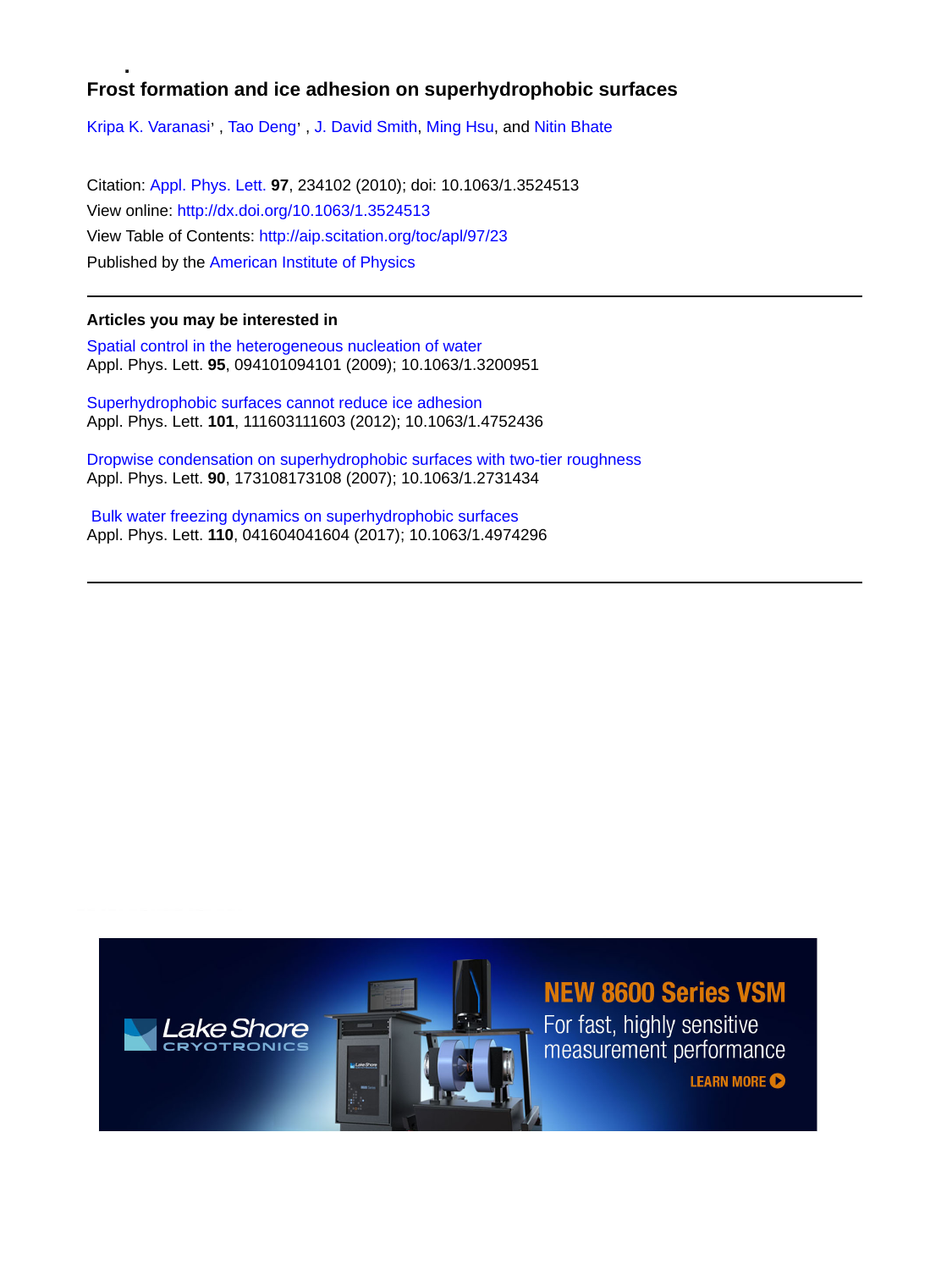## **[Frost formation and ice adhesion on superhydrophobic surfaces](http://dx.doi.org/10.1063/1.3524513)**

Kripa K. Varanasi,<sup>1[,a](#page-1-0))</sup> Tao Deng,<sup>2,a)</sup> J. David Smith,<sup>1</sup> Ming Hsu,<sup>2</sup> and Nitin Bhate<sup>2</sup> 1 *Department of Mechanical Engineering, Massachusetts Institute of Technology, Cambridge, Massachusetts 02139, USA*

2 *Nanotechnology Advanced Technology, GE Global Research Center, Niskayuna, New York 12309, USA*

(Received 25 October 2010; accepted 7 November 2010; published online 7 December 2010)

We study frost formation and its impact on icephobic properties of superhydrophobic surfaces. Using an environmental scanning electron microscope, we show that frost nucleation occurs indiscriminately on superhydrophobic textures without any particular spatial preference. Ice adhesion measurements on superhydrophobic surfaces susceptible to frost formation show increased adhesion over smooth surfaces with a strong linear trend with the total surface area. These studies indicate that frost formation significantly compromises the icephobic properties of superhydrophobic surfaces and poses serious limitations to the use of superhydrophobic surfaces as icephobic surface treatments for both on-ground and in-flight applications. © *2010 American Institute of Physics.* [doi[:10.1063/1.3524513](http://dx.doi.org/10.1063/1.3524513)]

Ice is a significant problem in various industries including transportation, power, buildings, and agriculture. Ice accumulation can cause hazardous road conditions, down power lines, damage crops, and reduce the performance of and stall aircraft engines, ships, wind turbines, and HVAC systems. Passive deicing systems that prevent ice formation or reduce ice adhesion and accumulation without additional power input or active controls are of particular interest. Hence research on various anti-icing surface treatments including glycol-based deicing sprays and icephobic coatings has been active over several decades.<sup>1[–6](#page-3-1)</sup> Some of these studies indicate that ice adhesion reduces with increasing hydrophobicity of the surface. Recently, the use of hydrophobic surface treatments for reducing ice accretion has been extended to superhydrophobic surfaces.<sup>7-13</sup> Some of these studies show reduced accretion of ice formed from supercooled water that was either sprayed or simply poured onto the test superhydrophobic surfaces.<sup>9–[11](#page-3-5)</sup> Although ice formation from supercooled droplets is important in various practical applications, frost formation is another common mechanism for ice accretion on surfaces. In this paper, we study frost formation and its implications on ice adhesion properties of superhydrophobic surfaces. Based on environmental scanning electron microscope (ESEM) experiments of frost nucleation and growth and macroscopic ice adhesion measurements on superhydrophobic surfaces, we find that icephobic properties of superhydrophobic surfaces can be significantly compromised due to frost formation. These studies provide valuable insights into the design of robust icephobic surfaces.

The nucleation and growth of ice has been an active area of research for several decades.<sup>14[–16](#page-3-7)</sup> According to classical nucleation theory, the free energy barrier  $\Delta G$ , and the nucleation rate *J*, for heterogeneous ice nucleation from the vapor phase depends on interfacial energies, lattice mismatch, and radius of curvature.<sup>14</sup> Following Fletcher,<sup>14</sup> we write  $\Delta G$  and *J* for a flat noncoherent interface as

<span id="page-1-1"></span>
$$
\Delta G = \frac{\pi \sigma_{\text{IV}} r^{*2}}{3} (2 - 3m + m^3); \quad J = J_o \exp(-\Delta G / kT), \quad (1)
$$

where  $\sigma_{IV}$  is the ice-vapor surface energy and  $r^*$  is the critical radius. The parameter *m* is the ratio of the interfacial energies given by  $m = (\sigma_{SV} - \sigma_{SI})/\sigma_{IV}$ , where  $\sigma_{SV}$  and  $\sigma_{SI}$  are, respectively, the substrate-vapor and substrate-ice interfacial energies. The critical radius  $r^*$  can be related to other thermodynamic quantities as  $\ln(p/p_\infty) = 2\sigma_{\text{IV}}/n_I k Tr^*$ , where *p* is the ambient vapor pressure,  $p_{\infty}$  is the saturated vapor pressure over a flat ice surface at temperature  $T$ ,  $n<sub>I</sub>$  is the number of molecules per unit volume of ice, *k* is the Boltzmann constant, and  $J<sub>o</sub>$  is a kinetic constant. From Eq.  $(1)$  $(1)$  $(1)$ , we find that surfaces with spatially uniform intrinsic interfacial energies will be characterized by spatially uniform nucleation energy barrier and rate, thereby resulting in nonpreferential frost nucleation once favorable supersaturation conditions are attained. This effect was apparent in our frost nucleation studies on superhydrophobic surfaces.

We conducted real time frost nucleation and growth studies on superhydrophobic surfaces in an ESEM (FEI Quanta FEG). These surfaces were comprised of an array of hydrophobic silicon posts that were fabricated using a standard photolithography process and coated with a thin hydrophobic layer of (tridecafluoro-1,1,2,2-tetrahydrooctyl) trichlorosilane (Gelest) to impart superhydrophobicity.<sup>17</sup> The ESEM experiments were conducted by cooling the test surface below the freezing point using a cold stage and then increasing the vapor pressure of the chamber until frost nucleation was observed. Snapshot images of the nucleation and growth of frost on these superhydrophobic surfaces taken over a period of 36 s are shown in Fig. [1.](#page-2-0) These images visibly demonstrate that frost forms indiscriminately all over the superhydrophobic surface texture including post tops, sidewalls, and valleys without any particular spatial preference. The frost layer significantly alters the interfacial properties of the original superhydrophobic surface; the frostcoated hydrophobic posts are hydrophilic and the surface loses its superhydrophobic properties. Apart from the desublimation mechanism described here, another common mechanism for frost formation is condensation followed by freezing.<sup>18</sup> We have reported elsewhere<sup>19</sup> ESEM experiments

<span id="page-1-0"></span>a) Authors to whom correspondence should be addressed. Electronic address: varanasi@mit.edu. Tel.: 617-324-5608 and dengt@research.ge.com. Tel.: 518-387-5473.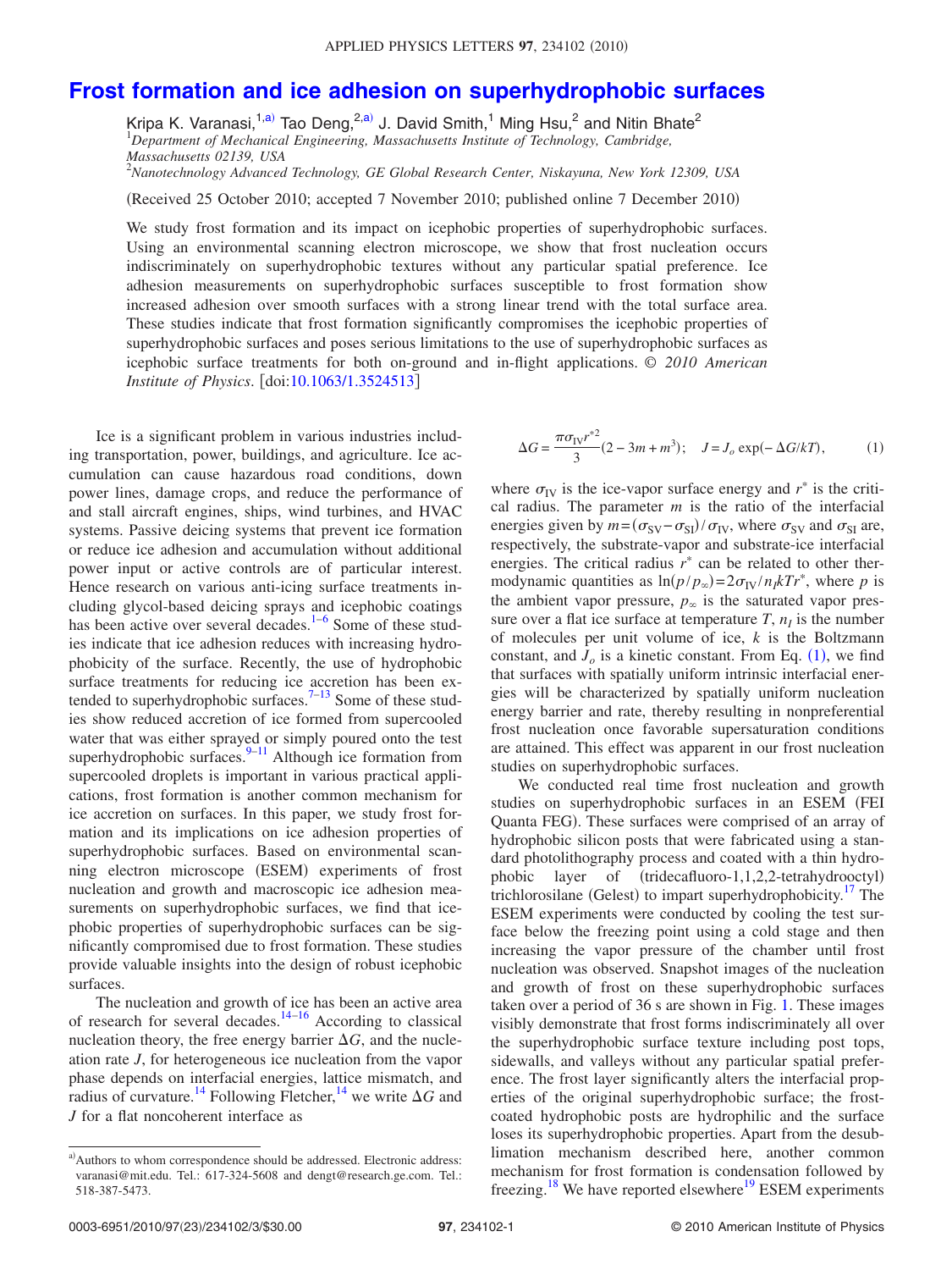<span id="page-2-0"></span>

FIG. 1. ESEM images of frost formation on a superhydrophobic surface comprising of an array of hydrophobic square posts with width, edge-toedge spacing, and aspect ratio of 15  $\mu$ m, 30  $\mu$ m, and 7, respectively. (a) Dry surface. [(b)–(d)] Snapshot images of frost formation on the surface. The intrinsic water contact angle of the hydrophobic coating on the posts is  $\sim$ 110°. The surface is maintained at a temperature −13 °C by means of a cold stage accessory of the ESEM. At the beginning of the experiment the chamber pressure is maintained at  $\sim$  100 Pa, well below the saturation pressure to ensure a dry surface. The vapor pressure in the chamber is then slowly increased until frost nucleation is observed. Frost nucleation and growth occurs without any particular spatial preference on all of the available area including post tops, sidewalls, and valleys due to the uniform intrinsic wettability of the surface.

of condensation on superhydrophobic surfaces that show similar nonpreferential nucleation of water leading to the loss of superhydrophobicity. These nucleation studies can explain the recent observations of lowering of water contact angles on superhydrophobic surfaces near the freezing point[.20](#page-3-11) Hence, either via desublimation or condensation, once appropriate supersaturation conditions are achieved, indiscriminate frost formation is unavoidable on surfaces with spatially uniform intrinsic surface energy resulting in the loss of superhydrophobicity, increased wetting, and complete infiltration of the surface textures by frost. This leads to increased ice-surface contact area, increased ice adhesion, and ultimately loss of icephobic properties of the original superhydrophobic surface.

<span id="page-2-1"></span>To verify the above hypothesis, systematic droplet impact experiments and ice adhesion measurements were carried out on various superhydrophobic surfaces. Droplet impact experiments were conducted on superhydrophobic surfaces exposed to ambient air with a relative humidity of 70% at two conditions: ambient temperature 18  $^{\circ}$ C (dry surface) and at −5 °C (cold surface) using a Peltier plate. For cold surfaces, the sample was purged with nitrogen to prevent condensation or desublimation as the Peltier plate was being cooled. Once the sample was cooled to −5 °C, nitrogen flow was stopped and frost was allowed to form on the sample for 10 min before conducting droplet impact experiments. As shown in Fig.  $2(c)$  $2(c)$  for a representative superhydrophobic surface, frost readily forms on the cold surface and significantly alters the wetting behavior of the surface droplets that typically recoil from the dry surface under ambient conditions as shown in Fig.  $2(b)$  $2(b)$  are seen to undergo Cassie-to-Wenzel transition<sup>21</sup> and remain pinned on the frosted surface as shown in Fig.  $2(c)$  $2(c)$ . Frost formation can therefore result in the loss of superhydrophobic properties of the surface.

The ice adhesion strength was measured using an apparatus consisting of a load cell (Imada Z2-44), Peltier cooling stage (TECA), and water-filled cuvettes that were frozen onto the test surfaces as shown in Fig.  $S1$ .<sup>17</sup> The load cell tip was driven parallel to the ice-surface interface into the ice columns at 5 mm/s and the peak force required to fracture the ice-surface interface as well as the fracture mode (cohesive or adhesive) was recorded. The peak force was divided by the ice cross-sectional area to obtain an average adhesion strength of the ice-surface interface. The details of the test apparatus and test procedure are provided in the supplementary material. $\frac{17}{12}$  Ice adhesion measurements were first performed on smooth surfaces to establish a benchmark. Materials tested range from hydrophilic to hydrophobic $\frac{17}{17}$  and the resulting ice adhesion strengths of the various smooth surfaces plotted in Fig. S2 as a function of the water contact angle show a clear trend in the decreasing ice adhesion strength as the surface becomes more hydrophobic in agreement with literature. $3-6$  $3-6$  Moreover, the fracture of the icesurface interface was observed to be cohesive for the hydrophilic samples and adhesive for the hydrophobic samples consistent with the adhesion measurements.

Next, we conducted systematic ice adhesion measurements on a series of superhydrophobic surfaces comprising polydimethysiloxane (PDMS) post arrays replicated from silicon masters. We utilize PDMS because silicon posts are brittle and break easily during ice adhesion measurements. Representative optical images shown in Figs.  $3(a) - 3(d)$  $3(a) - 3(d)$  illustrate the excellent quality of replication. The texture parameters such as post width *a*, spacing-to-width ratio *b*/*a*, and aspect ratio *h*/*a* were systematically varied. Arrays consist of periodic posts that are 10  $\mu$ m in height, 5–15  $\mu$ m in width, and  $5-45 \mu m$  in spacing. Wetting measurements indicate that droplets on the PDMS post surfaces are in a Cassie state and water contact angles range from 145° to 163°, all values



FIG. 2. (Color online) Droplet impact measurements on dry and frosted superhydrophobic surface conducted using droplets of 1 mm radius impacting the surface at velocity  $\sim 0.7$  m/s. (a) Top view SEM image of the representative Si post array surface with width, edge-to-edge spacing, and aspect ratio of 10  $\mu$ m, 20  $\mu$ m, and 1, respectively. (b) Photograph of the dry surface along with sequential high-speed video images of droplet impact. As expected, droplet recoils from the surface, as the antiwetting capillary pressure is greater than the dynamic wetting pressures (see Ref. [25](#page-3-15)). (c) Photograph of the frosted surface along with sequential high-speed video images of droplet impact. Frost alters the wetting properties of the surface, making the surface hydrophilic, causing Cassie-to-Wenzel wetting transition of the impacting drop, subsequent pinning and formation of "Wenzel" ice on the surface.